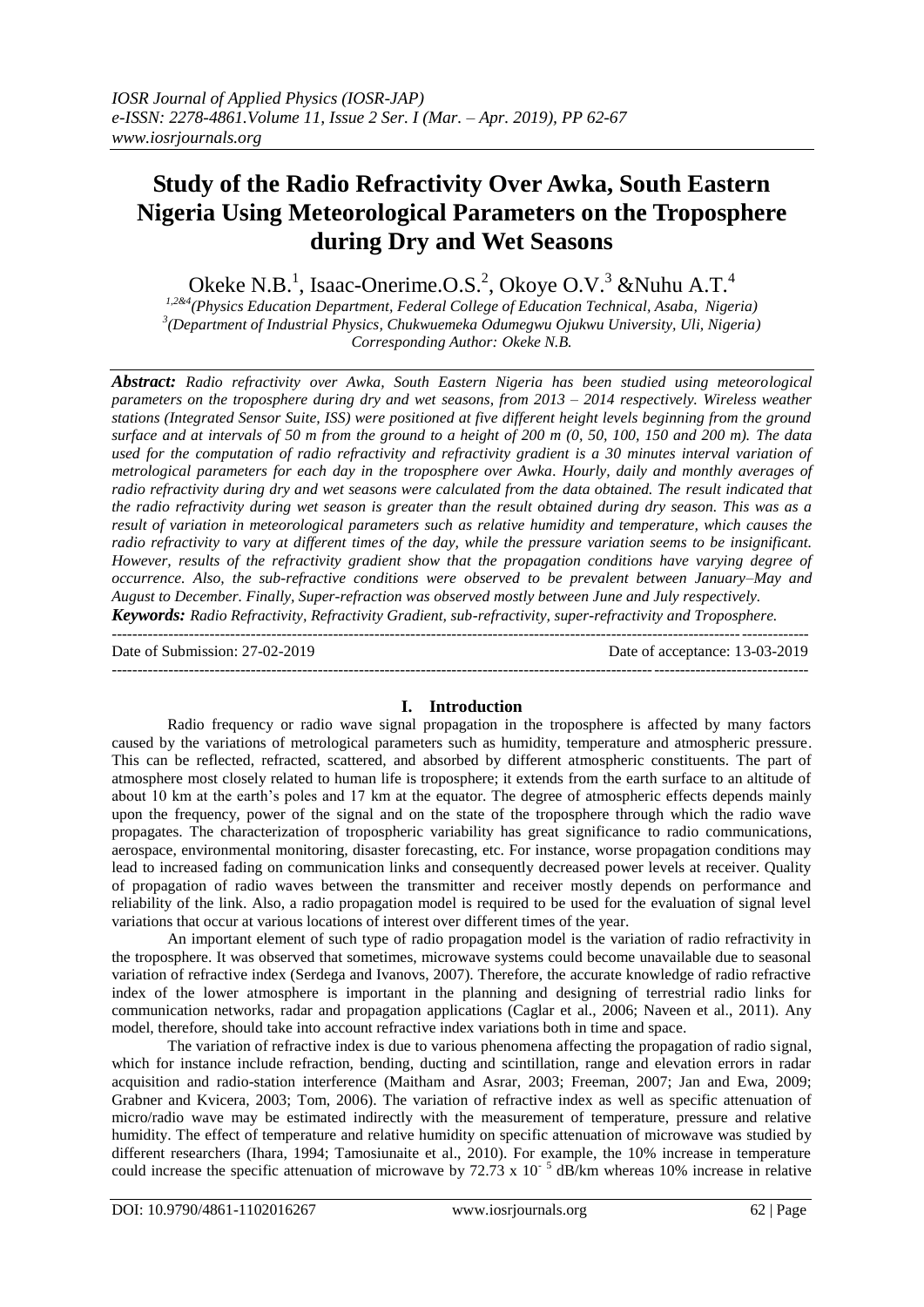humidity could increase the specific attenuation by 2.51 x  $10^{-2}$  dB/km. The establishment of a radio refractive index database is necessary because the knowledge of radio refractive index is always required when measurements are made in air (Nel et al., 1988; Guanjun and Shukai, 2000; Valma et al., 2010). In the absence of reliable local data, wireless service providers use the radio refractive index and other data from world charts and global numerical maps provided by International Telecommunication Union (ITU).

Therefore, it is the intent of this study to investigate, estimate and characterize the radio refractivity variations derived from meteorological parameters over the years 2013 and 2014 thoroughly using statistical analysis, for Awka, the capital city of Anambra State, in south Eastern Nigeria.

Several research works have been carried out in different regions of Nigeria regarding Radio Refractivity. In this review of related literature, studies on the radio refractivity by different researchers were reviewed.

Adediji & Ajewole (2008), studied the vertical profile of radio refractivity gradient in Akure South-West Nigeria. Measurements of atmospheric pressure, temperature and relative humidity were made in Akure (7.15*◦*N, 5.12*◦*E), South Western Nigeria. Wireless weather stations (Integrated Sensor Suite, ISS) was positioned at five different height levels beginning from the ground surface and at intervals of 50 m from the ground to a height of 200 m (0, 50, 100, 150 and 200 m) on a 220 m Nigeria Television Authority TV tower at Iju in Akure North Local Government area of Ondo State. The measurement of the atmospheric variables was made every 30 minutes every day. The study utilized the data for the first year of measurement (January– December 2007) to compute the radio refractivity and its refractivity gradient in Akure. From these parameters, the vertical distributions of radio refractivity was then determined. The results obtained showed that the propagation conditions have varied degree of occurrence with sub-refractive conditions observed to be prevalent between January–July while Super-refraction and Ducting were observed mostly between August–December.

#### **II. Theory of Radio Refractivity**

Radio-wave propagation is determined by changes in the refractive index of air in the troposphere. Because it is very close to unity (about 1.0003), the refractive index of air is measured by a quantity called the radio refractivity N, which is related to refractive index, *n* as (ITUR, 2003):

…………………………..……………… (1.1)

In terms of measured meteorological quantities, the refractivity *N*, can be expressed as:

……………………………..… (1.2)

Where:  $p =$  atmospheric pressure (hPa),  $e$  = water vapour pressure (hPa) and  $T =$  absolute temperature  $(K)$ .

Equation (1.3) may be used for radio frequencies up to 100 GHz. The error associated with the use of this expression is less than 0.5% (ITU-R, 2003). The water vapour pressure  $e$  is usually calculated from the relative humidity, and saturated water vapour, using the expression:

………………………………….… (1.3)

Where:  $H =$  relative humidity  $(\%)$ ,

 $t =$  temperature in degree Celsius ( ${}^{0}C$ ) and

 $e_s$  = saturation vapour pressure (hPa) at the temperature *t* (<sup>0</sup>C).

The vertical gradient of refractivity in the lower layer of the atmosphere is an important parameter in estimating path clearance and propagation effects such as sub-refraction, super-refraction, or ducting according to the following criteria:

I. Sub-Refraction: 
$$
\frac{\partial N}{\partial z} > -40
$$

Refractivity *N* increases with height and in this case (sub-refraction), the radio wave moves away from the earth's surface and the line of sight range and the range of propagation decrease accordingly.

**II.** Super-Refraction: 
$$
\frac{\partial N}{\partial z} < -40
$$

During super-refractive conditions, electromagnetic waves are bent downward towards the earth. The degree of bending depends upon the strength of the super-refractive condition. On reaching the earth's surface and being reflected from it, the waves can skip large distances, thereby giving abnormally large ranges beyond the line of sight due to multiple reflections.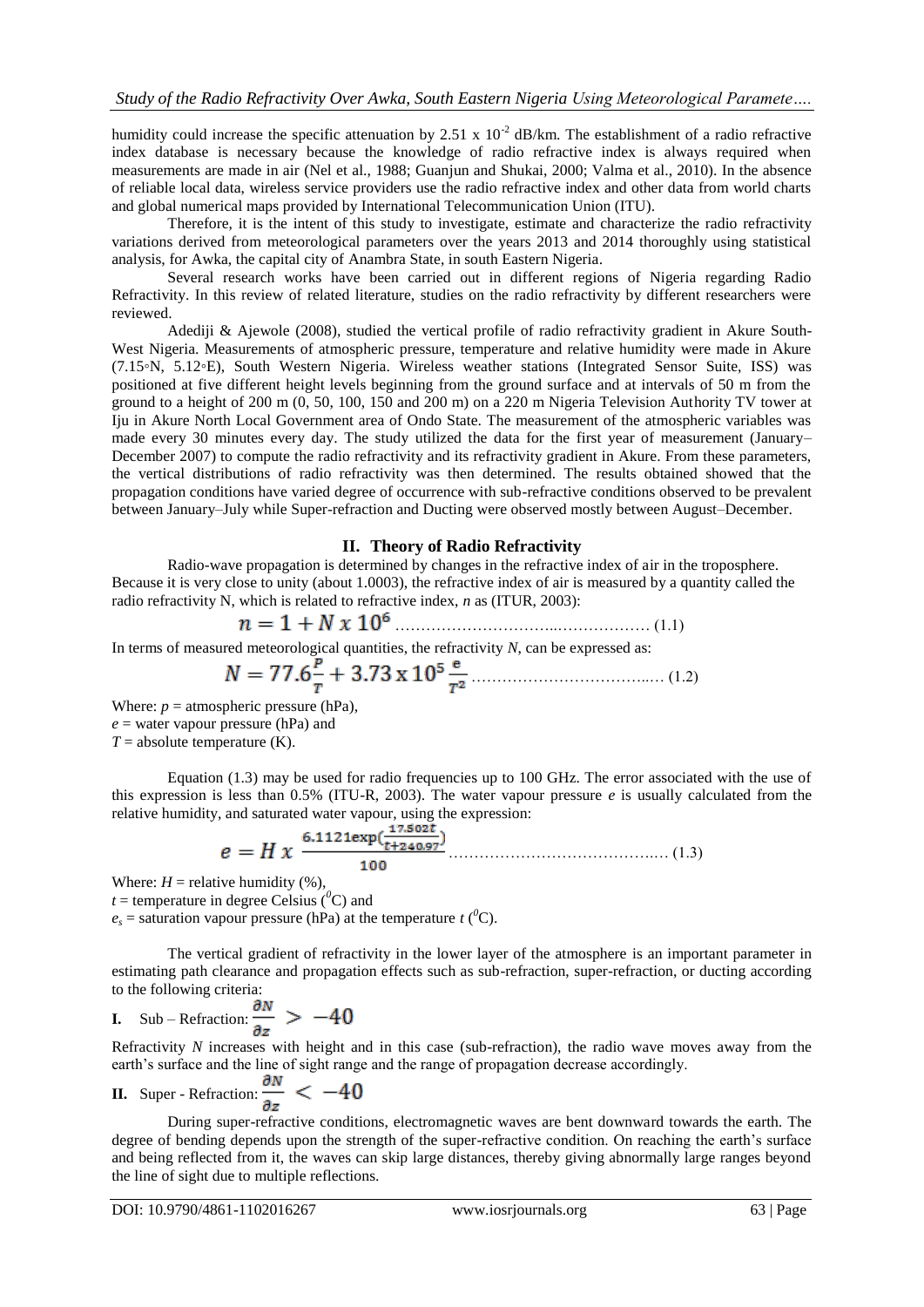# **III.** Ducting:  $\frac{\partial N}{\partial z} < -157$

During ducting phenomenon, the waves bend downwards with a curvature greater than that of the earth. Radio energy bent downwards can become trapped between a boundary or layer in the troposphere and the surface of the earth or sea (surface duct) or between two boundaries in the troposphere (elevated duct). In this wave guide-like propagation, very high signal strengths can be obtained at very long range (far beyond lineof-sight) and the signal strength may exceed its free-space value.

#### **III. Materials and Methods**

This study was carried out at the permanent site of the Nnamdi Azikiwe University, Awka (Fig 3.1), in Awka South local government area of Anambra state. It is about 17 km by road away from the city of Awka, with coordinates, (6°12′25″N 7°04′04″E) (Fig. 1.2)



**Fig 1.2:** Study Location (Nnamdi Azikiwe University, Awka)



**Fig 1.3:** The Integrated Sensor Suit (ISS) on site at Awka

The instrument used for this measurement was the Davis 6162 Wireless Vantage Pro2 equipped with the Integrated Sensor Suite (ISS) (Fig.1.3), a solar panel (with an alternative battery source) and the wireless console. The console was connected to a computer, through which the stored data were downloaded. The ISS houses the sensors for pressure, temperature, relative humidity, UV index and dose, solar radiation and the sensor interface module (SIM) among others. The SIM contains electronics that measure and store values of weather variables from transmission to the console via radio. The fixed measuring method by a high tower was employed for the measurement with the ISS positioned on the ground surface of the tower (Fig. 1.2) for continuous measurement of the atmospheric pressure, air temperature and relative humidity. The TV tower carrying the ISS is 220 m high. The measurement covers 24 hours each day beginning from 00 hours local time (LT) and for a time interval of 30 minutes. The data was then transmitted by wireless radio connection to the data logger attached to the console which is located in-door on the ground. The data were then copied to the computer for analysis. The error margin of the ISS device for temperature, pressure and relative humidity are  $\pm 0.1$ ∘C,  $\pm 0.5$  hpa and  $\pm 2\%$  respectively.

#### **IV. Method of Data Analysis**

In relation with the measured meteorological parameters by the Solar Energy option of Physics and Industrial Physics department, Nnamdi Azikiwe University Awka, such as the temperature, pressure and relative humidity, radio refractivity values for both the dry and well wet seasons in Awka was calculated using refractivity expression in equation (2), to give the data point representing diurnal variation for twelve months of the each study year.

$$
N = 77.6 \, P/T + 3.73 \, x \, [10]^5 \, (e)/T^2
$$

As previously stated in equation (8) and (9), radio refractivity of the lower atmosphere (troposphere) is divided into two compositions; which are shown in the following expressions;

$$
N_{\text{dry}} = 77.6 \, \text{P/T}
$$

 $N_{\text{wet}} = 3.73 \text{ x } [10]^5 \text{ (e)/T}^2$ 

The two expressions above were used to compute the radio refractivity for dry and wet seasons respectively, which in turns used to calculate the total radio refractivity for every measurement period. From the two equation, we obtain;

N = Ndry + Nwet ………………………………………………………. (1.4)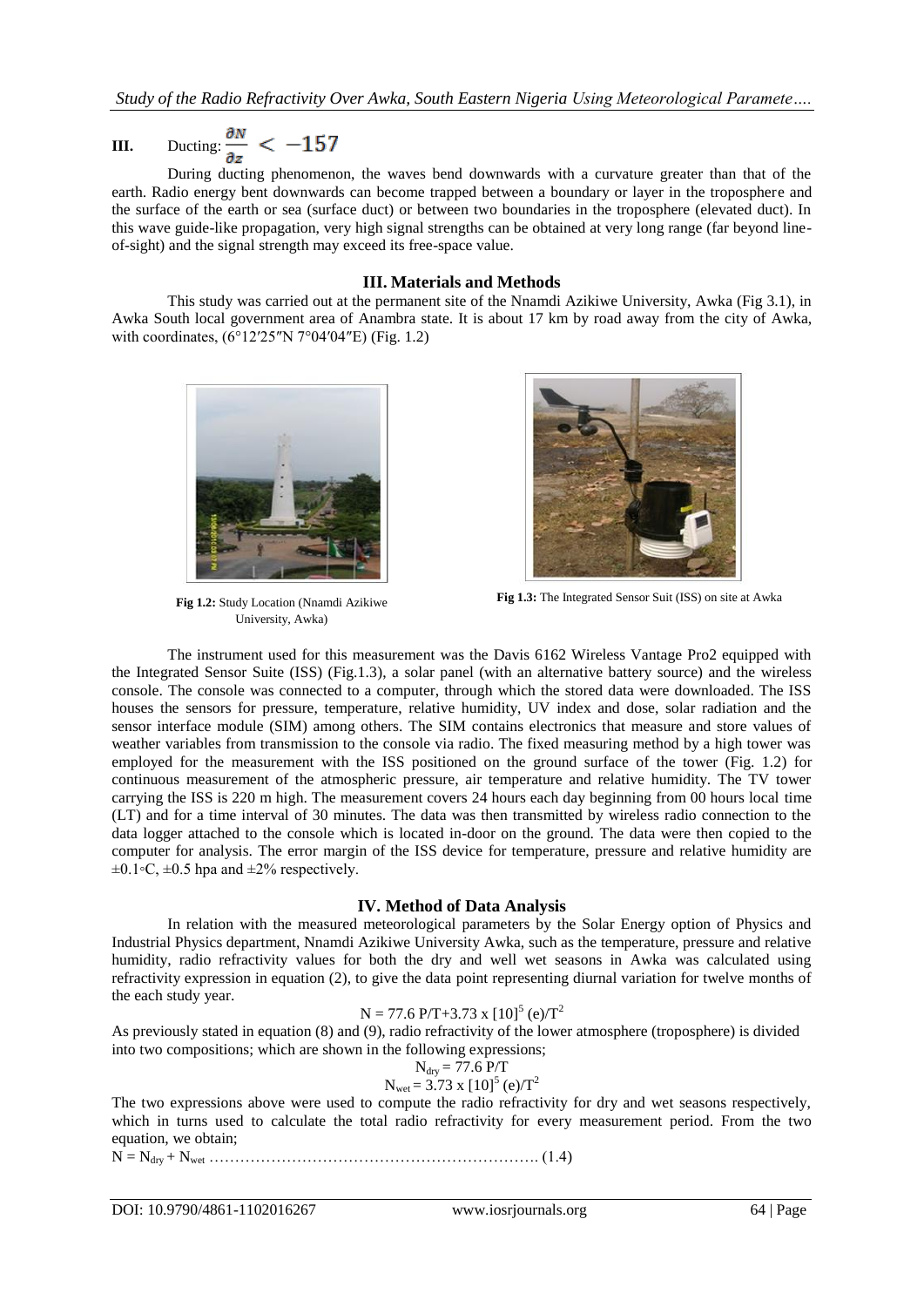The average variation of each hour per day was calculated from the recorded data. Hence, the partial vapour pressure was determined from the equation as follow: e = es H/100 …………………………………..……...……………. (1.5) Where H is the relative humidity, and  $e_s$  is the saturation vapour pressure determined by Clausius – Clapeyron equation given as: es = 6.1121exp [(17.02T/(T+240.97)] …………..…………….…… (1.6) Furthermore, the refractivity gradient G (change in refractivity with height) at the surface was determined using the expression; DN/dh=-7.32e^ (0.005577 Ns) …………………………………...... (1.7)

Where  $N_s$  is the radio refractivity at the ground surface

### **V. Results**

Results obtained during this study were properly analyzed and presented in the figures below.



*Fig. 1.4: Hourly Variation of the dry term contribution of Radio Refractivity over Awka for the month of January (25 - 31) in dry season*

*Fig. 1.5: Daily Variation of Radio Refractivity over Awka for the month of January (1 - 31) in dry season*

TIME (DAYS)

25

 $30$ 

35





*Fig. 1.9: Mean of monthly radio refractivity for 2014 Fig. 1.8: Daily mean variation of radio refractivity for wet season (August 2014)*



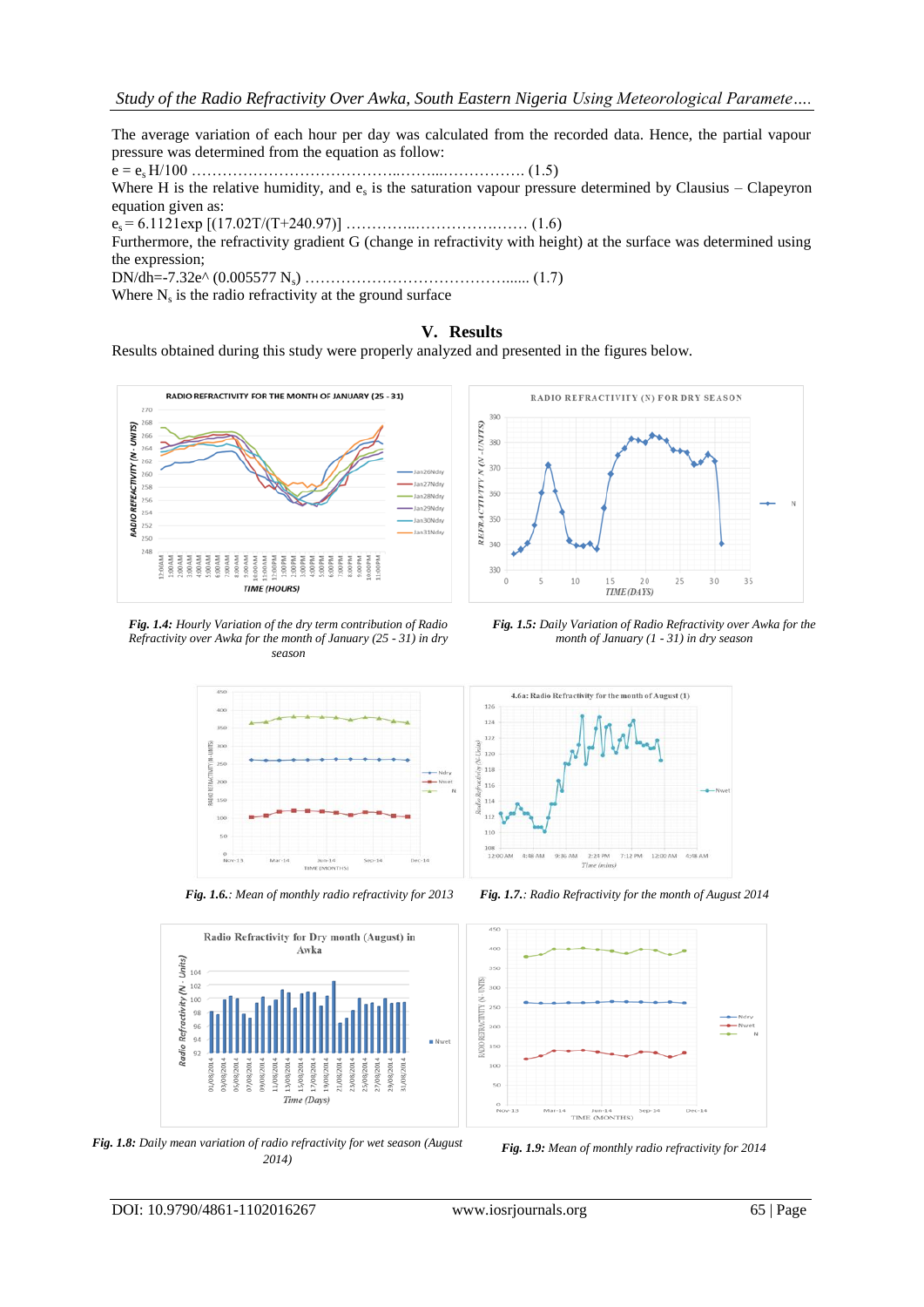Fig. 1.4 shows that the refractivity *(N)* increased uniformly from 12:30AM to 7:00AM Local Time to a value of 271.9N - units and a uniform decrease in the value of radio refractivity was observed at about 8:00PM to 5:30PM Local Time for the month of January in dry season to a value of 254.5N – units (dry term).

For the dry term in fig. 1.5, the lowest refractivity of 336 N – units was observed on the 1<sup>st</sup> day of the month, after which it increased steadily to the value of 371.5 N-units on  $6<sup>th</sup>$  day, while the highest refractivity of 383Nunits was observed on 23<sup>rd</sup> day in the month of January.

In fig 1.6 and 1.9 respectively, the results were computed from hourly, daily and monthly average values. From the plots, it is observed that the dry season months (January - March) in both figures have low refractivity values ranging from a total average of  $360.5$  N – units to about  $375.5$  N – units for the two years period. Also, during these months, it is evident that large daily ranges and variability of the radio refractivity *N*  are displayed.

Fig. 1.7 shows hourly variation of the wet term contribution of Radio Refractivity over Awka for the month of August in wet season. In fig 4.6a, the results revealed that the radio refractivity increased progressively to a maximum point of refractivity of 249.5N – units at 11:09AM. The minimum value of refractivity was observed at 6:49AM with refractivity value of 111.5N - units. These two figures (4.5a and 4.5b) have similar characteristics with those obtained in 2013 for the wet months.

Figures 1.8 shows the results of the average daily radio refractivity for the year 2014 over Awka, Nigeria, for both the dry season (January) and the corresponding contributions of the wet season (August). In fig peak refractivity value here is  $\sim$ 265N – units while the least value is 252.1N – units. But in fig 4.7b, the peak refractivity value is 102.65N – units. From the two figures, it is observed that the dry month (January) shows least variation compared to the wet month (August). However, the Refractivity values are found to vary between  $356$  N – units and  $362$  N – units.



Fig 1.10 and 1.11 shows Radio Refractivity Gradient over Awka for the year 2013 and 2014 respectively. The average monthly refractivity gradient dN/dh from 2013 to 2014 over Awka was calculated and found to vary from -55.97 N – units/m to -68.07 N – units/m for the dry season periods and -57.44 N – units/m to  $-68.81$  N – units/m for the wet season periods.

The figures also show that the monthly variations of refractivity gradient gives large negative values in January corresponding to the period of intense harmattan observed around Awka which is often characterized by very cool nights and morning times and very dry day time. The average value of refractivity gradient for year 2013 is -65.83 N – units/m and -59.33 N - units for the year 2014. From these average values, it could be deduced that propagation condition in this geographical zone is mostly super – refractive.

Finally, it was revealed that propagation condition appeared to be more super - Refractive in the months of April and May in Awka, with refractivity gradient ranging from  $-68.07$  N – units/m and  $-68.81$  N – units/m respectively.

#### **VI. Conclusion**

Radio refractivity over Awka, South – Eastern Nigeria, has been investigated and the result has been presented as well. Results shows that variations in weather are more significant during the rainy season than the dry season in Awka, owing to the increase in the tropospheric temperature and humidity, and it therefore resulted to very high radio refractivity within that period.

Based on the analysis, the following conclusions were made:

- 1. The hourly variation of radio refractivity seems to be mainly driven by the dry component in the rainy season and the wet component in the dry season.
- 2. The radio refractivity over Awka shows a seasonal variation with high values in the rainy season and low values in the dry season.
- 3. The wet season is highly variable unlike the dry season's refractivity which has small variability.